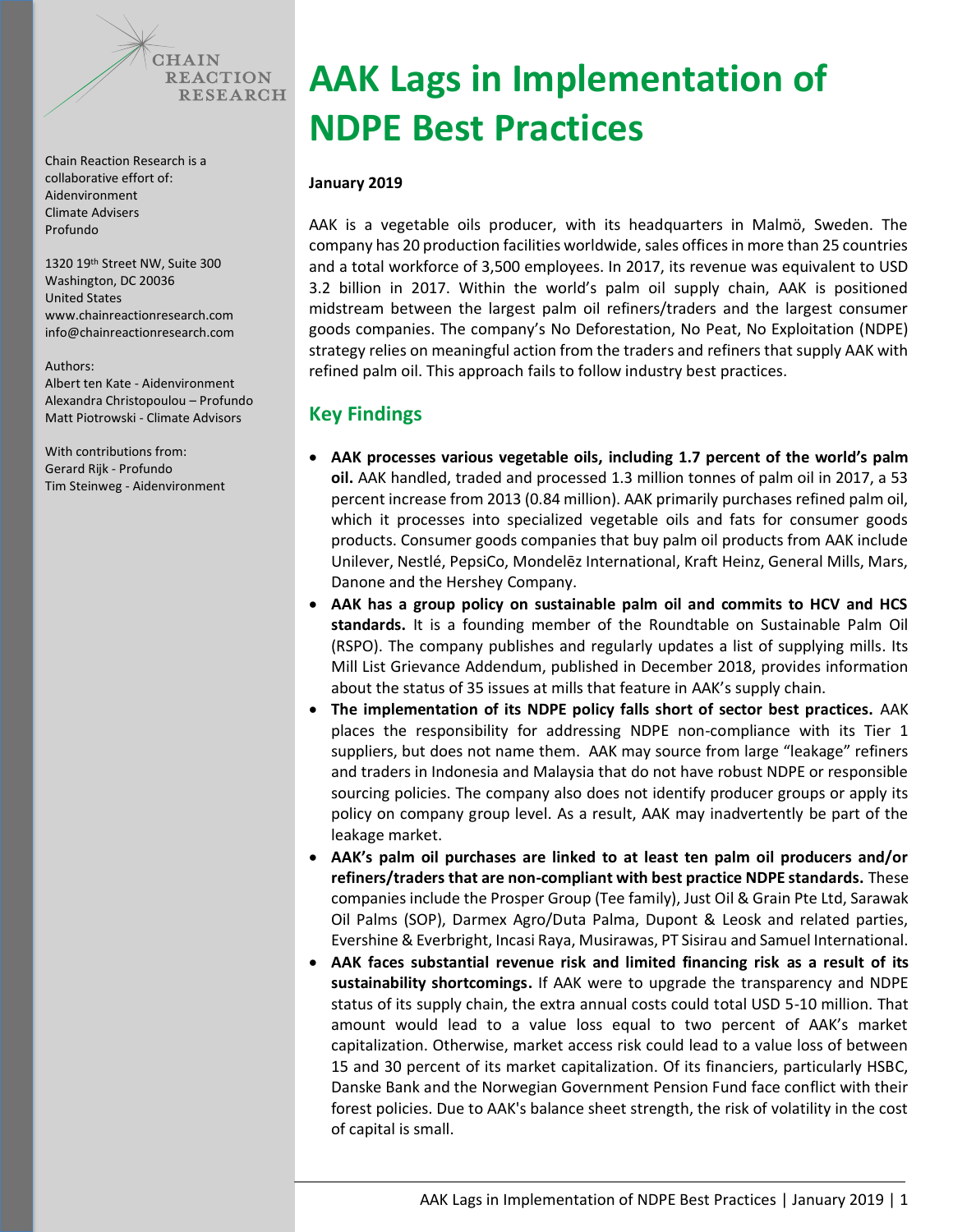## **AAK holds a large position in the palm oil supply chain**

**AAK is a vegetable oils producer, with its headquarters in Malmö, Sweden. The company has [20 production facilities](https://aak.com/siteassets/investors/financial-reports/annual-reports/aak-annual-report-2017.pdf) worldwide, sales offices in more than 25 countries and a total workforce of 3,500 employees.** AAK generated most of its 2017 revenues in Europe (46 percent) and North and South America (40 percent), where most of its facilities are located. The company is listed on the Stockholm Stock Exchange, and in 2017 its net sales totalled SEK 23.4 billion (equivalent to USD 3.2 billion). The company operates through three business segments:

- **Food ingredients** (67 percent of net sales in 2017). This segment supplies the bakery, dairy, foodservice and special nutrition industries.
- **Chocolate and confectionery fats** (28 percent of net sales in 2017). This segment [provides](https://aak.com/siteassets/investors/capital-market-day/2018/cmd-2018_ceo.pdf) value-adding speciality fat solutions to the global chocolate and confectionary fat sectors. This division also includes a unit for personal care companies.
- **Technical products and feed** (5 percent of net sales in 2017). This division offers fatty acids and glycerine for various applications, and proteins and fats for animal feed.

#### **AAK's palm oil volumes increased 53 percent since 2013**

**AAK handled/traded/processed [1.3 million tonnes](https://rspo.org/file/acop2017/submissions/aak%20ab-ACOP2017.pdf) of palm oil in 2017,** the equivalent of 1.7 percent of the world's total palm oil use of [76.6 million tonnes.](https://apps.fas.usda.gov/psdonline/circulars/oilseeds.pdf) Its palm oil use is equal to that of the consumer goods giant [Unilever.](https://www.rspo.org/file/acop2017/submissions/unilever-ACOP2017.pdf) In its [annual report 2017,](http://mb.cision.com/Main/871/2509266/832545.pdf) AAK states: "*We obtain our raw materials from rapeseed, palm, soya, shea, sunflower, olives, and many other sources*." Palm oil (including the kernel) volumes corresponds at least 60 percent of all oils used, as shown in the figure below.



**Over the last five years, AAK's use of palm oil has increased sharply. In 2013, it handled 0.84 million tonnes. In 2017, the company's palm oil use had climbed by 53 percent, to 1.29 million tonnes.** AAK's increasing palm oil use since 2016 is due to organic growth and new plants and acquisitions. In September 2015, AAK bought a 51 percent share in an Indian company that is now called [AAK Kamani Ltd.](https://aak.com/media/press-releases/2015/aak-acquires-51-percent-of-the-shares-in-leading-indian-company/) In early 2016,

#### **AAK's sales and palm oil volumes (million tonnes)**

Source: AAK AB, Annual report 2017 and RSPO Annual Communications of Progress.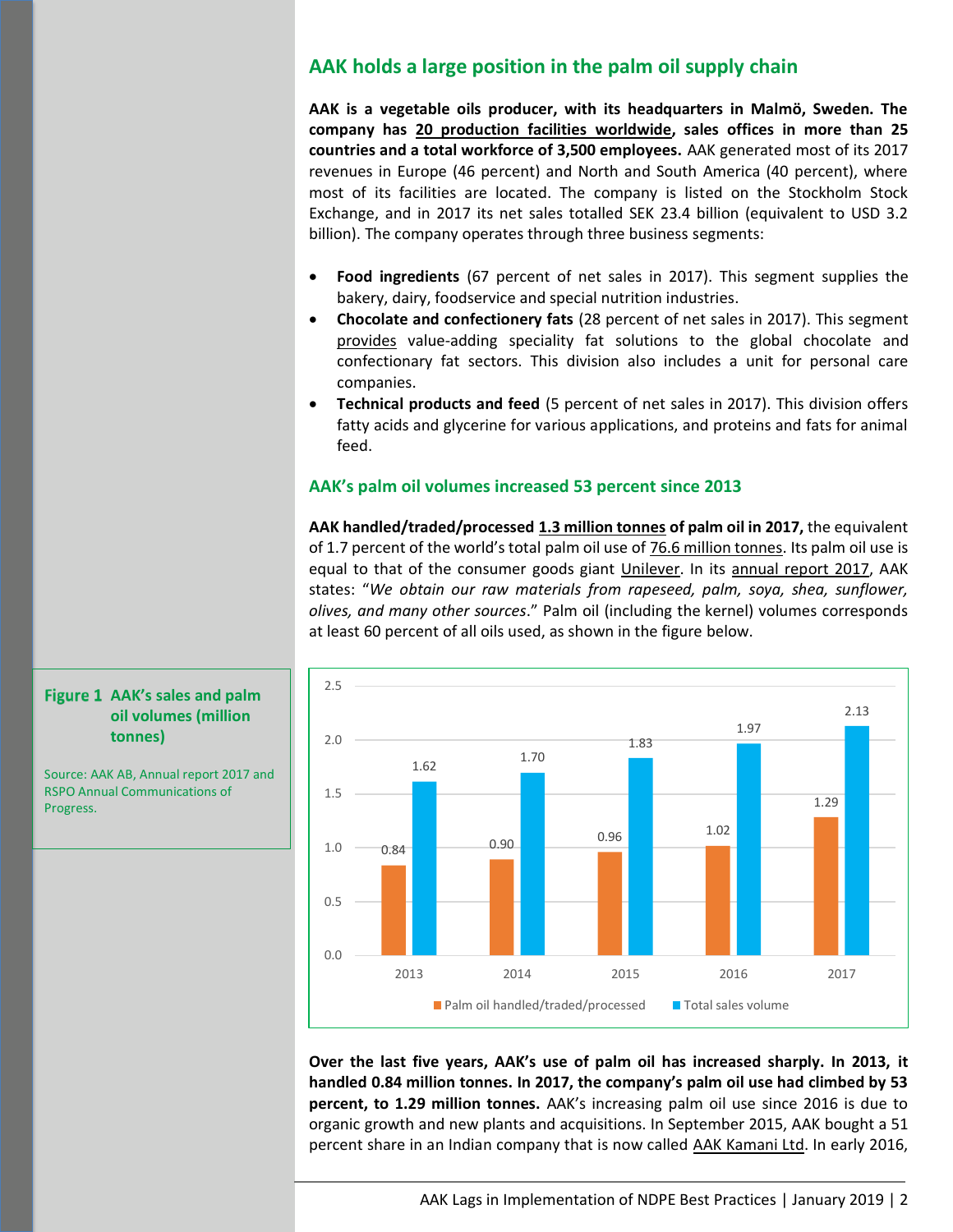AAK opened a new facility in Jundiai, [Brazil.](https://mb.cision.com/Main/871/2241603/659111.pdf) Later that year, AAK bought the [California](https://aak.com/media/press-releases/2016/aak-completes-acquisition-of-california-oils-corporation/)  [Oils Corporation](https://aak.com/media/press-releases/2016/aak-completes-acquisition-of-california-oils-corporation/) and [completed](http://mb.cision.com/Main/871/2241603/659111.pdf) the construction of an edible oils factory in Zhangjiagang (China).

### **AAK is positioned in the middle of the palm oil supply chain**

**AAK primarily purchases refined palm oil, which it further processes to develop specialized vegetable oils and fats for consumer goods products.** As such, the company is positioned in the midstream segment of the palm oil supply chain. Its direct suppliers include some of the world's largest refiners of Crude Palm Oil (CPO), whereas its customer base consists of consumer goods companies.

**Consumer goods companies that report buying palm oil products from AAK include: [Unilever,](https://www.unilever.com/Images/unilever-palm-oil-supplier-list_tcm244-515896_en.pdf) [Nestlé,](https://www.nestle.com/asset-library/documents/creating-shared-value/responsible-sourcing/tier1-po-suppliers-feb-2018.pdf) [PepsiCo,](https://www.pepsico.com/docs/album/a-z-topics-policies/pepsico-2018-direct-palm-oil-supplier-list_vf.pdf) [Mondelēz International](https://www.mondelezinternational.com/~/media/mondelezcorporate/uploads/downloads/supplier_list.pdf), [Kraft Heinz,](http://www.kraftheinzcompany.com/pdf/Kraft_Heinz_Sustainable_Palm_Policy.pdf) [General Mills,](https://www.generalmills.com/en/News/Issues/palm-oil-statement/current-direct-suppliers) [Mars,](https://www.mars.com/docs/default-source/Policies-and-Practices/marspalmupdate_march_2018.pdf?sfvrsn=4) [Danone](https://www.danone.com/content/dam/danone-corp/about-us-impact/policies-and-commitments/en/2018/2015_Palm_Oil_Policy_Updated2018.pdf) and the [Hershey Company.](https://www.thehersheycompany.com/en_us/shared-goodness/shared-business/palm-oil-facts.html)**



## **AAK commits to NDPE and is a founding member of the RSPO**

**AAK has a [group policy](https://aak.com/siteassets/sustainable-growth/policies-and-codes/aak-group-policy-sustainable-palm-oil.pdf) on sustainable palm oil.** Through this policy, it commits to source "*palm oil that has been produced without conversion of High Conservation Value (HCV) areas, High Carbon Stock (HCS) forest or destruction of peatland, and where plantation development only takes place with the free prior and informed consent of any affected local community*." On its website, AAK states that [by 2020,](https://aak.com/sustainable-growth/responsible-sourcing/responsible-sourcing-of-palm/) all palm oil, palm kernel oil and derivatives should meet AAK's policy requirements.

**AAK is a founding member of the RSPO and has been an active [member](https://www.rspo.org/members/35/AAK-AB) since 16 May 2004.** In 2017, one-third of its handled/traded/processed palm oil was RSPO-certified.

In it[s sustainability progress report of August 2018 on palm oil,](https://aak.com/siteassets/sustainable-growth/palm-progress-reports/aaks-progress-report-on-sustainable-palm-oil-august-2018.pdf) AAK states:

- It sources 84 percent of its volumes from suppliers that "*have sustainable palm policies equivalent to AAK's, or from suppliers in indirect or direct engagement programs*."
- It sources 94 percent of its volumes from suppliers that are members of the RSPO.

Figure 2 AAK's position in the **palm oil supply chain**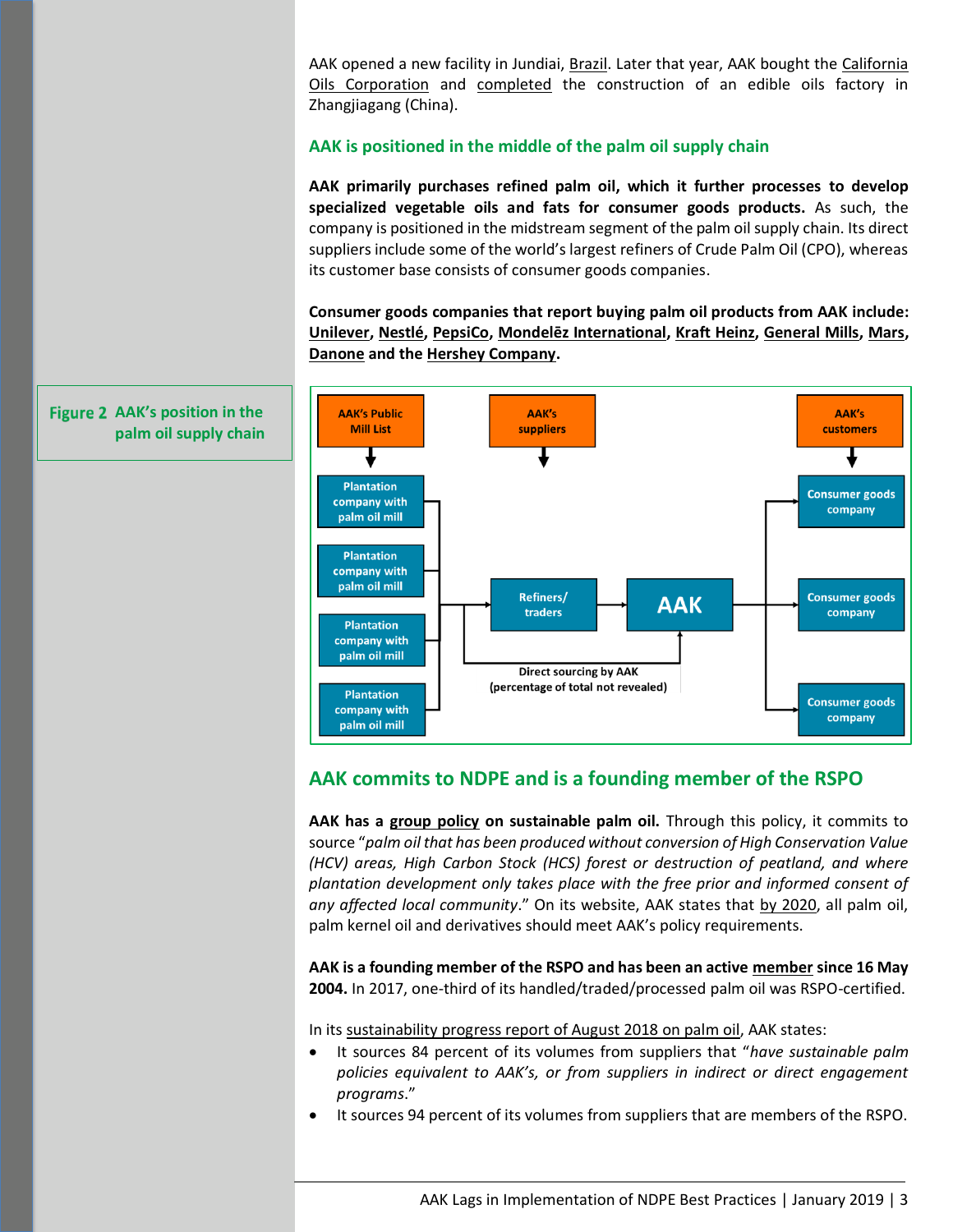• Ninety-nine percent of the suppliers "*signed up for the AAK Code of Conduct and the AAK Palm Oil Policy*."

#### **AAK publishes names of supplying mills and grievance updates**

**AAK has published and regularly updates a [list of mills](https://aak.com/siteassets/sustainable-growth/aak-public-mill-list-dec-2018.pdf)that feature in its supply chain.** This list is based on information that the company receives from its Tier 1 suppliers and features over 1,100 mill names. It includes information about the parent company of the mill, the location and RSPO status.

**In addition, AAK published a [Mill List Grievance Addendum](https://aak.com/siteassets/sustainable-growth/final-mill-list-grievance-addendum-december-2018.pdf) in December 2018, providing information about the grievance status of 35 sustainability issues at company groups that featured in AAK's supply chain**. These cases have been highlighted in public NGO reports.

#### **AAK addresses social issues through a number of projects**

AAK has initiated a number of projects to address social issues in its supply chain. Examples include:

- AAK works with a "key supplier" in Malaysia on [improving labour practices](https://aak.com/siteassets/sustainable-growth/palm-progress-reports/aaks-progress-report-on-sustainable-palm-oil-august-2018.pdf) in their third-party supplier mills. The focus has been on 50 high-priority mills, categorized as such because of the volumes they supply and their lack of policy commitments at parent group level. However, no public document yet exists that registers the outcomes of the project.
- In 2017, AAK engaged in [a smallholder project](http://ebooks.exakta.se/aak/2018/hallbarhetsrapport_2017_eng/) in Malaysia through the organisation Forever Sabah. In its pilot phase, the project aims to reach about 2,000 independent smallholders in 20 villages. One of the goals is to improve the livelihood of the smallholders by employing better management practices.

#### **AAK received more than two-thirds of maximum score by SPOTT**

**AAK ranks 24th on th[e Sustainability Policy Transparency Toolkit \(SPOTT\)](https://www.spott.org/palm-oil/) benchmark, with a transparency score of 66.7 percent.** SPOTT assesses palm oil producers and traders on the public disclosure of their commitments to environmental, social and governance (ESG) issues. The full palm oil indicator framework contains 119 indicators across 10 categories, aligned with corporate reporting initiatives. The latest score card of SPOTT (November 2018) lists 70 palm oil producers and traders.

#### **AAK's deforestation approach has notable shortcomings**

Whereas AAK has an NDPE policy and long track record of working towards sustainable palm oil, the implementation of its approach falls short of sector best practices in several ways.

## **AAK expects Tier 1 suppliers to address non-compliance but does not publish their names**

**AAK places the responsibility for addressing NDPE non-compliance at its Tier 1**  suppliers. In its [sustainability progress report of August 2018,](https://aak.com/siteassets/sustainable-growth/palm-progress-reports/aaks-progress-report-on-sustainable-palm-oil-august-2018.pdf) AAK states: "*Transformation depends to a large extent on just a handful of major processors which control a large part of the market.*" When AAK notices a concerning sustainability issue,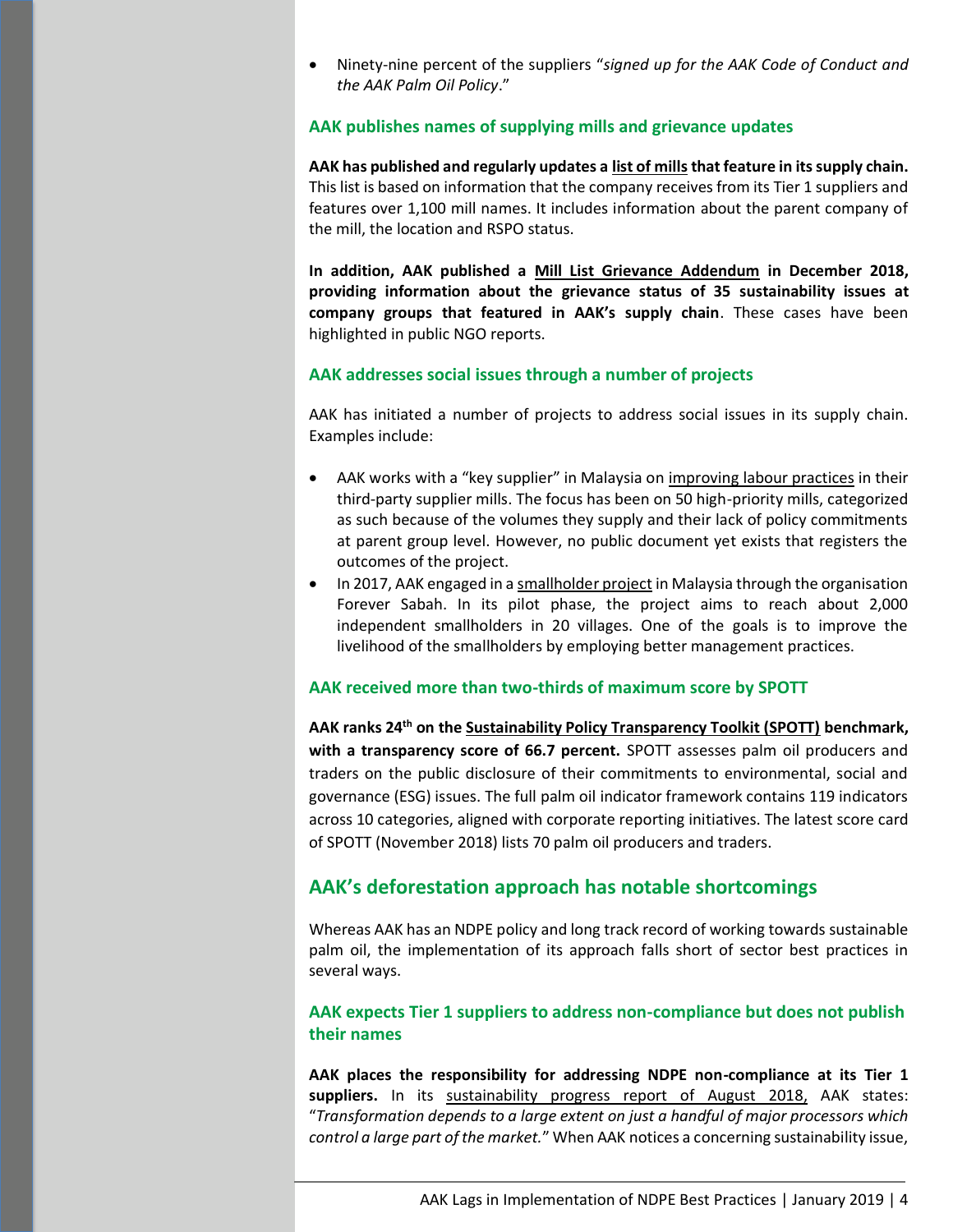it sends a notice of grievance to its suppliers, which may already be aware of the issue. In December 2018, AAK published its first [grievance list](https://aak.com/siteassets/sustainable-growth/final-mill-list-grievance-addendum-december-2018.pdf) that shows alleged links to deforestation, peatland clearance and human right abuses by the producer groups from which it (indirectly) sources.

AAK provides no transparency about its Tier 1 suppliers. Given its position in the supply chain, its suppliers likely include a selection of the 10 largest palm oil refiners/traders globally. Most of these refiners/traders have NDPE policies and have published a full list of upstream operations from which they source. The Hayel Saeed Anam (HSA) Group is the only notable exception.

| Refiner/trader                | NDPE-policy?   | RSPO-member? |
|-------------------------------|----------------|--------------|
| Wilmar                        | Yes            | Yes          |
| Golden Agri-Resources         | Yes            | Yes          |
| Musim Mas                     | Yes            | Yes          |
| FGV Holdings (formerly Felda) | Yes            | Yes          |
| Asian Agri/Apical             | Yes            | Yes          |
| <b>Bunge</b>                  | Yes            | Yes          |
| Sime Darby                    | Yes            | Yes          |
| Mewah                         | Yes            | Yes          |
| Hayel Saeed Anam (HSA) Group  | In preparation | Yes          |
| Cargill                       | Yes            | Yes          |

**AAK may, however, also source from [large "leakage" refiners/traders](https://chainreactionresearch.com/wp-content/uploads/2017/11/unsustainable-palm-oil-faces-increasing-market-access-risks-final-1_updated-july-2018.pdf) in Indonesia and Malaysia that do not have robust NDPE or responsible sourcing policies.** Examples of such companies include the Best Group, Intercontinental Specialty Fats (ISF)/Nisshin Oil and Permata Hijau. Whereas the latter has an [NDPE policy,](http://www.permatagroup.com/sustainability.html) it has not published any specific details about its implementation.

**As a result, AAK may inadvertently be part of the leakage market.** Should any of its unnamed Tier 1 suppliers fail to take adequate action over NDPE non-compliance, AAK's current approach may be insufficient to exclude unsustainable palm oil from its supply chain.

## **AAK fails to identify producer groups or apply its policy on company group level**

**AAK may be sourcing palm oil from mature plantations that are owned by the same companies or individuals that are involved in deforestation activity.** Whereas best practice NDPE policies are applied at a company group level, AAK does not have a mechanism to identify such deforestation and the producer groups behind it. While AAK knows the [mill origin for 97 percent of its palm oil use,](https://aak.com/siteassets/sustainable-growth/palm-progress-reports/aaks-progress-report-on-sustainable-palm-oil-august-2018.pdf) it has not identified all producer groups behind these mills or the other assets such groups may hold. The company remains dependent on NGOs or the major refiners, traders and consumer goods companies within its supply chain to identify breaches of its own NDPE policy.

## **Figure 3 The 10 largest refiners/traders in the palm oil supply chain (estimate)**

Sources: RSPO Annual Communications of Progress; Cargill: [bit.ly/2L8o156;](https://www.cargill.com/page/cargill-mill-locations) Bunge[: bit.ly/2QrcYK4](https://bunge-ltd-micro.prod-use1.investis.com/~/media/Files/B/Bunge-Ltd-Micro/event-calendar/bunge-investor-presentation-sep-2018.pdf)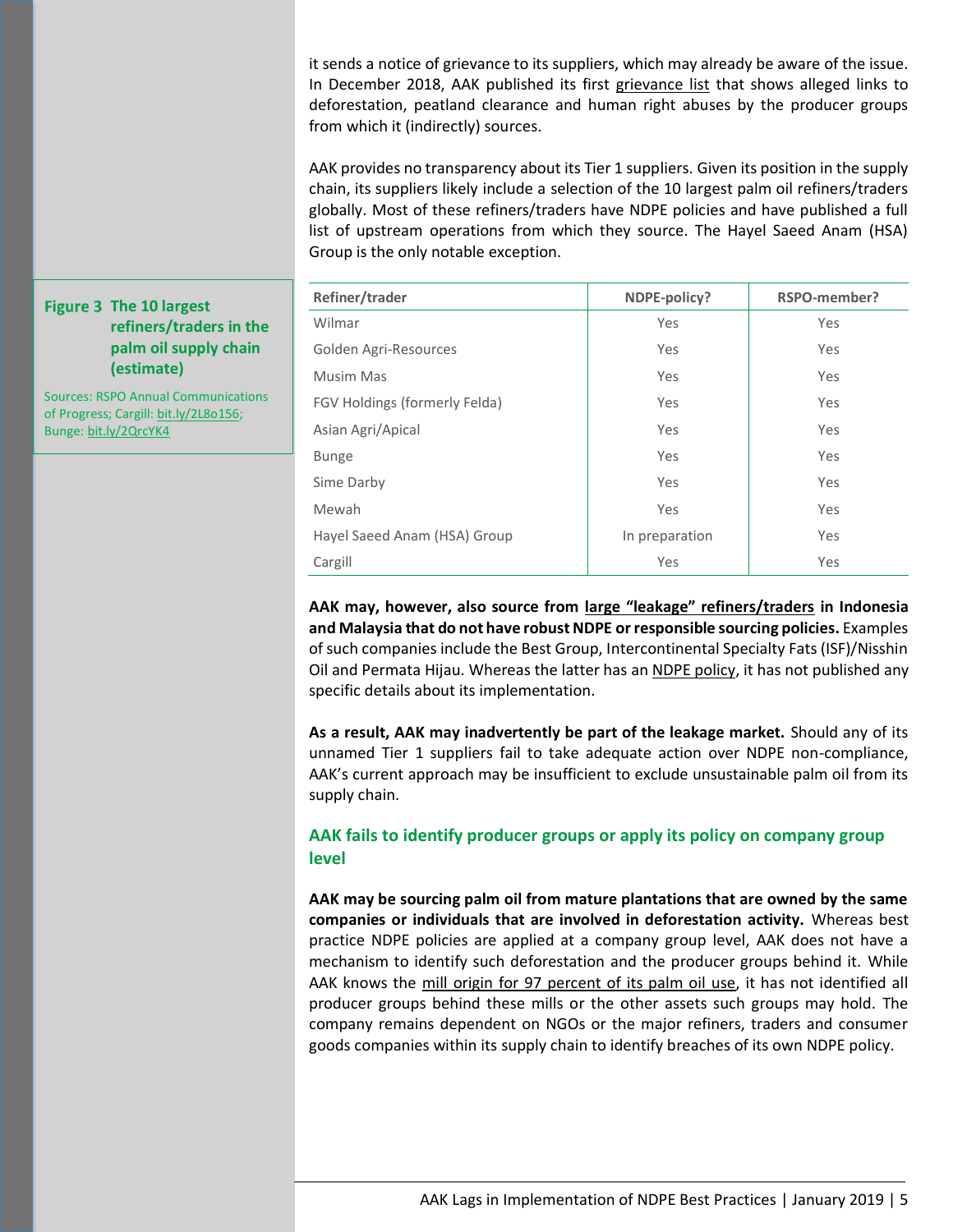# **Controversial palm oil producers in AAK's indirect supply chain pose sustainability risks**

**AAK is exposed to the risk of being linked to unsustainable practices in palm oil production**. This issue could affect its reputation and even its customer base. The wellknown consumer goods companies that AAK supplies all have NDPE policies. AAK's NDPE shortcomings may lead to customers shifting to competitors with stronger policy implementation.

In September 2018, Greenpeace's report "[Final Countdown](https://www.greenpeace.org/international/publication/18455/the-final-countdown-forests-indonesia-palm-oil/)" identified deforestation by 25 major palm oil producers since 2016. It concluded that most of these palm oil producers were still selling palm oil to major refiners, traders and consumer goods companies. Since the Greenpeace report, main refiners and traders have accelerated their engagement. The results include exclusion of producer groups and agreements from producer groups to stop clearing and conduct HCV and HCS assessments. Recent statements by Mond[elēz International](https://ir.mondelezinternational.com/news-releases/news-release-details/mondelez-international-calls-100-sustainability-and-100) (a main customer of AAK) and [Wilmar](http://www.wilmar-international.com/sustainability/wp-content/uploads/2018/09/Wilmar-urges-Greenpeace-to-take-collaborative-and-constructive-action_25_Sep_2018-2.pdf) (the world's largest trader/processor of palm oil) are examples.

**Greenpeace reported that AAK was sourcing from 18 of the 25 palm oil producers identified to be deforesting since 2016**. This finding was based on [AAK's May 2018](https://aak.com/siteassets/sustainable-growth/aak-public-mill-list-may-2018.pdf)  [Public Mill List.](https://aak.com/siteassets/sustainable-growth/aak-public-mill-list-may-2018.pdf) After the publication of Greenpeace's report, AAK publicly declared that it no longer sources from at least three of the 18 producers groups mentioned by Greenpeace: [CAA, GAMA](https://www.greenpeace.org/international/publication/18455/the-final-countdown-forests-indonesia-palm-oil/) and [Indofood.](https://aak.com/sustainable-growth/responsible-sourcing/responsible-sourcing-of-palm/) In its [December 2018 Grievance List,](https://aak.com/siteassets/sustainable-growth/final-mill-list-grievance-addendum-december-2018.pdf) AAK also mentions several engagement outcomes. AAK is still "[considering suspension](https://aak.com/siteassets/sustainable-growth/final-mill-list-grievance-addendum-december-2018.pdf)" of the Prosper Group (Tee Family), but engagement outcomes by main traders and refiners with this company for clearing forests in Papua New Guinea have not yielded positive results.

**AAK is also sourcing from nine additional palm oil producers, refiners and traders that may be NDPE non-compliant but were not mentioned by Greenpeace.** These nine companies do not appear on AAK's [December 2018 Grievance List.](https://aak.com/siteassets/sustainable-growth/final-mill-list-grievance-addendum-december-2018.pdf) AAK may not be aware of issues with these companies, and it may not be screening its supply chain for sustainability issues by producer groups from which it is sourcing. Figure 4 shows the ten controversial palm oil producers in AAK's present supply chain. AAK has indicated to Chain Reaction Research that it intends to remove Darmex Agro/Duta Palma from its supply chain shortly.

| <b>Company Group</b>               | <b>Sustainability issue</b>                                         |
|------------------------------------|---------------------------------------------------------------------|
| Prosper Group (Tee family)         | Recent deforestation, Papua New Guinea                              |
| Just Oil & Grain Pte Ltd           | Trading palm oil of unknown origin                                  |
| Sarawak Oil Palms (SOP)            | Refining/trading palm oil of unknown origin, Sarawak                |
| Darmex Agro/Duta Palma             | RSPO terminated its membership, related to<br>sustainability issues |
| Dupont & Leosk and related parties | Recent deforestation, North Kalimantan                              |
| Evershine & Everbright             | Recent deforestation, West Kalimantan                               |
| Incasi Raya                        | Recent peatland forest clearing, West Kalimantan                    |

**Figure 4 Known controversial palm oil producers in AAK's present supply chain**

Source: Concession data, notary acts, satellite imagery.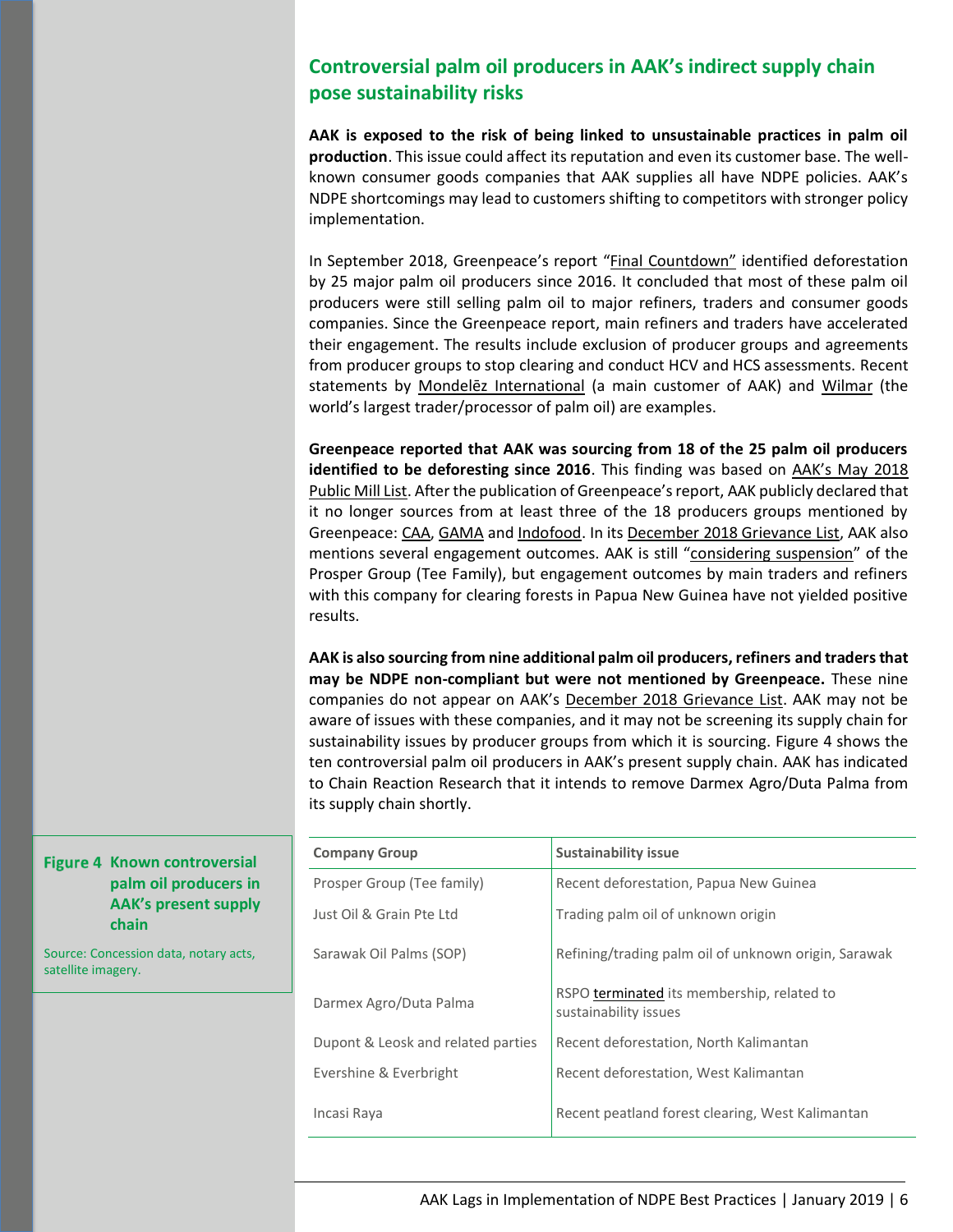| <b>Musirawas</b>     | Peatland clearing, Central Kalimantan                               |
|----------------------|---------------------------------------------------------------------|
| PT Sisirau           | RSPO terminated its membership, related to<br>sustainability issues |
| Samuel International | Recent deforestation, Central Kalimantan                            |

## **Case study: Purchases by AAK Kamani Ltd in India**

In India, AAK has a 51 percent stake in the company AAK Kamani Ltd. Trade data show that in the first eight months of 2018, AAK Kamani imported 66,700 tonnes of palm and palm kernel oil. These imports include purchases from Just Oil & Grain Pte Ltd, and Sarawak Oil Palms. Both are considered leakage players: They neither provide evidence of policy implementation, nor have any NDPE policies in place.

|                          |       | Palm oil product |                          |                          |  |  |
|--------------------------|-------|------------------|--------------------------|--------------------------|--|--|
| <b>Supplier</b>          | Total | <b>CPO</b>       | <b>CPKO</b>              | <b>RBD</b> palm<br>olein |  |  |
| Golden Agri-Resources    | 19.3  | 10.0             | 9.3                      |                          |  |  |
| Just Oil & Grain Pte Ltd | 18.3  | 11.3             | 7.0                      | ٠                        |  |  |
| Musim Mas                | 13.5  | 8.5              | 4.0                      | 1.0                      |  |  |
| Sime Darby               | 7.9   | 7.9              | $\overline{\phantom{a}}$ |                          |  |  |
| Sarawak Oil Palms        | 5.0   | 3.0              | 2.0                      |                          |  |  |
| Unknown                  | 2.7   | 2.2              | 0.5                      | ٠                        |  |  |
| Total                    | 66.7  | 42.9             | 22.8                     | 1.0                      |  |  |

In its latest [RSPO Annual Communications](https://www.rspo.org/file/acop2017/submissions/just%20oil%20and%20grain%20pte%20ltd-ACOP2017.pdf) of Progress 2017, Just Oil & Grain Pte Ltd (JOG), a large Singaporean palm oil trader, reported to have handled 937,000 tonnes of palm oil and palm oil products. JOG is a 10 percent daughter of Charleston Holdings Pte Ltd (Charleston). On its [website](http://charleston.com.sg/sustainability/), Charleston describes JOG's NDPE policy. JOG has, however, not published any specific details about the implementation of its policy. For example, the company does not reveal its suppliers, and no grievance procedure is visible on its website. Trade data show that in 2017 JOG functioned as a leakage company. It purchased palm oil from the palm oil companies Austindo Nusantara Jaya [and Sumbermas Sawit Sarana,](https://chainreactionresearch.com/wp-content/uploads/2018/11/Leakage-Risks-in-India.pdf) after major refiners and traders with NDPE policies had stopped purchasing from these leakage companies.

Sarawak Oil Palms (SOP) is the second largest private palm oil company in Sarawak, after Rimbunan Hijau. At the [end of 2017,](http://www.sop.com.my/wp-content/uploads/2018/06/AR-2017.pdf) SOP had an oil palm landbank of 120,000 ha with some 88,000 ha planted with oil palm. The forestry company Shin Yang is the main shareholder of SOP, while it also has [palm oil interests](https://www.shinyang.com.my/index.php/products-services/oil-palm-plantation) outside SOP. SOP is also the 100 percent owner of a refinery and kernel crushing plant. The refinery has a capacity of 450,000 tonnes of CPO per year. SOP has a Singaporean subsidiary for trading purposes. This company, Asia Oils Pte Ltd, exported to AAK Kamani in the first eight months of 2018. In its [December 2018 Public Mill List,](https://aak.com/siteassets/sustainable-growth/aak-public-mill-list-dec-2018.pdf) AAK reports that it sourced from at least five palm oil mills owned by Sarawak Oil Palms. SOP provides limited transparency - and therefore also limited accountability -- with regard to its oil palm operations. It does not have an NDPE policy, and its refinery and mills are also supplied by third parties. The origin of the palm oil SOP to AAK Kamani remains unclear, and thus SOP is a likely leakage source for unsustainable palm oil.

#### **Figure 5 Suppliers of AAK Kamani Pvt Ltd, first 8 months of 2018 (1,000 tonnes)**

Source: Trade data Infodrive, Imports Nhava Sheva Sea, first 8 months of 2018.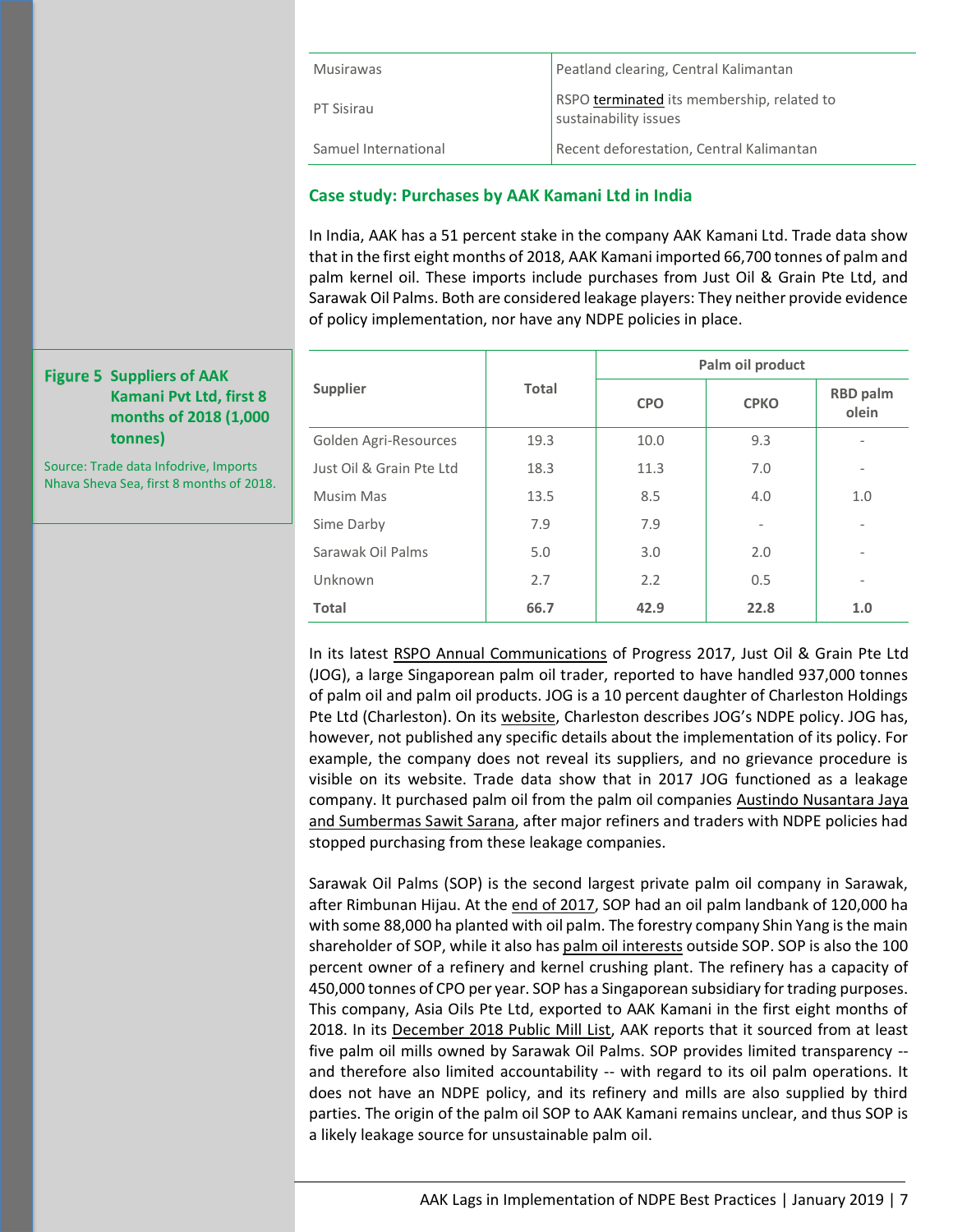#### **Case study: The Tee family (Prosper Group)**

Business assets controlled by the Malaysian Tee family are commonly known as the Prosper Group of companies. Their publicly listed plantation entity, Far East Holding Berhad (FEHB), is owned by two main shareholders: Prosper Trading Sdn Bhd and LKPP Corp (Pahang State's Company for Agriculture Development). The Prosper Group is not a legal entity. Instead it includes several different companies that are minority- and majority-owned by the Tee family. These companies include eight palm oil mills in Peninsular Malaysia which supply to large traders with NDPE policies. AAK purchases palm oil from the Prosper Group's Cheekah-Kemayan Plantations Sdn Bhd, Endau Palm Oil Mill Sdn Bhd, Kilang Kosfarm Sdn Bhd, Kilang Sawira Makmur Sdn Bhd, Prosper Palm Oil Mill Bhd, Rompin Palm Oil Mill Sdn Bhd and Wujud Wawasan Sdn Bhd.

The same members of the Tee family involved in Far East Holdings Bhd and the eight palm oil mills are also the owners of a controversial plantation development in Papua New Guinea. The Bewani Oil Palm Plantation covers a Special Agricultural Business Lisence (SABL) of 139,909 ha in Vanimo, West Sepik province, near the border with Papua.

The development has proved controversial, for two main reasons. The project has been [accused](https://www.google.com/url?sa=t&rct=j&q=&esrc=s&source=web&cd=2&cad=rja&uact=8&ved=0ahUKEwj25K2brq_bAhVJJsAKHRqNC5MQFgg3MAE&url=https%3A%2F%2Fwww.globalwitness.org%2Fdocuments%2F19153%2Fstained_trade_260717_smallversion_1d_100dpi.pdf&usg=AOvVaw2lX41BKwx5CkbcEy1pXtuU) of irregularities in the permit process and of taking land without local people's consent. In June 2013, the [PNG Commission on Inquiry on SABLs](https://pngexposed.wordpress.com/2013/12/02/sabl-case-study-no-5-belden-namah-and-bewani-palm-oil-limited/) recommended that the Bewani SABL should be revoked. In March 2017, Papua New Guinea's Prime Ministe[r repeated](https://postcourier.com.pg/all-sabls-unlawful/) an earlier statement that all SABLs issued have been declared illegal and operations should be stopped. The mill on the plantation started operation in the middle of 2018 and the prime minister formally opened it, according t[o reports,](http://www.looppng.com/business/wharf-complement-projects-77304) despite his earlier statement that the SABLs were illegal.

The plantation also contains extensive areas of primary and secondary forest that would likely be designated as HCV or HCS. However, development began without any of these assessments taking place, and deforestation on the plantation has been ongoing. Since January 2014, approximately 12,500 ha of forest has been cleared on the plantation. Between March 2018 and November 2018, around 2,200 hectares of forest were cleared (see figure below). The company [plans](https://postcourier.com.pg/20000-hectares-set-oil-palm-2019/) to plant oil palm on 20,000 ha of land by 2019.



**Figure 6 Deforestation in 2018 by Bewani Oil Palm Plantation, West Sepik province, Papua New Guinea**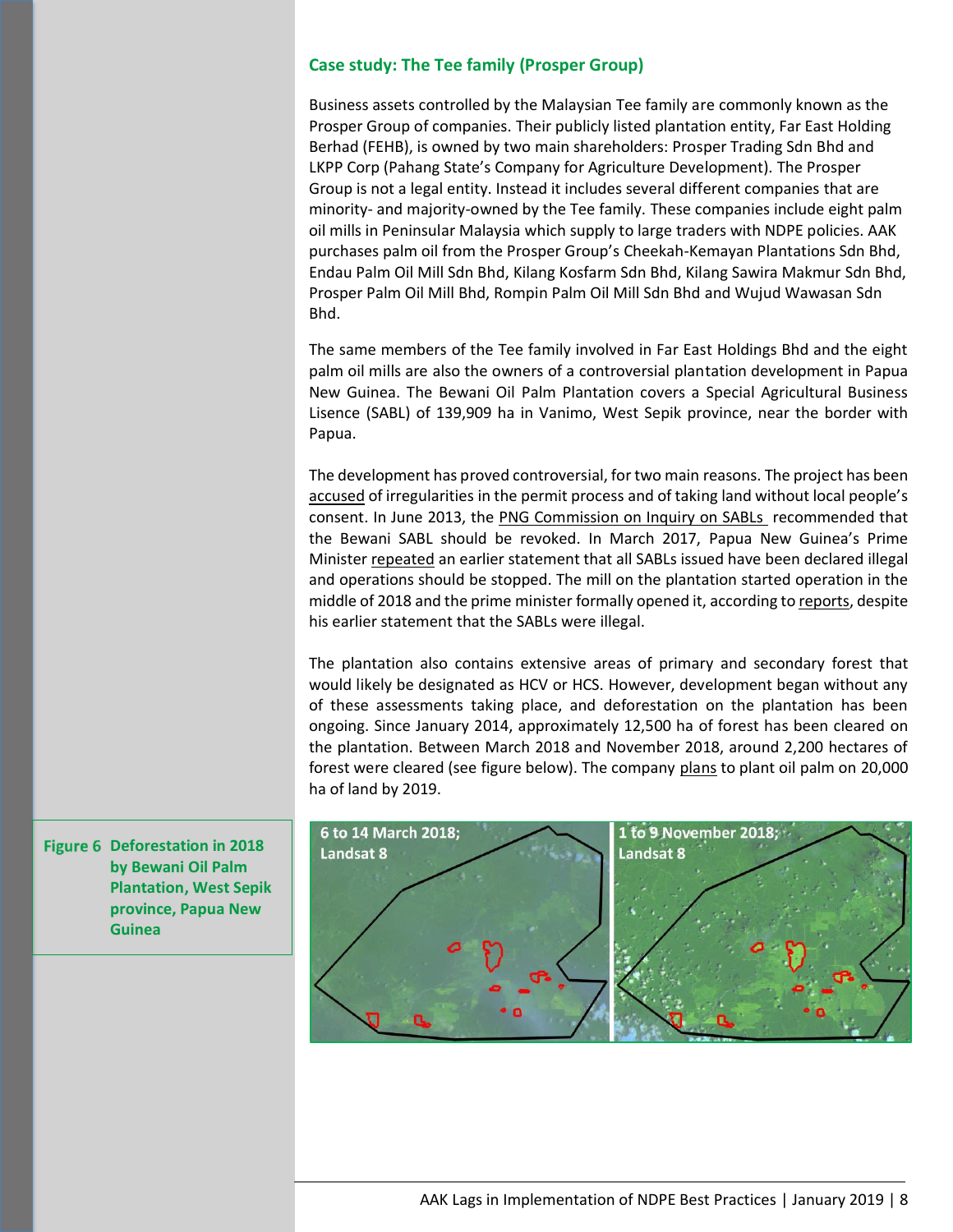## **Financial Risk Analysis**

The sustainability issues that AAK faces expose the company to two types of financial risks:

- Revenue-at-risk: The damage AAK's clients would suffer in terms of reputation might lead them to put pressure to AAK to monitor its supply chain more vigilantly or consider ending relations with the company.
- Financing risks: shareholders and banks may engage with the company and the cost of capital may increase.

#### **Recent results have increased in palm oil sourcing segments**

In the last five years, AAK's net revenues increased with an average annual rate of 4.1 percent from USD 2.5 billion (2013) to USD 3.1 billion (2017). During the same period, the company's profitability also increased as EBITDA and net profit rose by an average annual rate of 3.6 and 4.5 percent respectively (Figure 7).

| <b>USD million</b>         | 2013  | 2014  | 2015   | 2016   | 2017  | 2018E | <b>CAGR 2013-17</b> |
|----------------------------|-------|-------|--------|--------|-------|-------|---------------------|
| Net revenues               | 2,539 | 2,603 | 2,386  | 2,580  | 3,099 | 3,043 | 4.1%                |
| Gross profit               | 381   | 398   | 388    | 435    | 470   |       | 4.3%                |
| <b>EBITDA</b>              | 223   | 221   | 213    | 244    | 267   | 275   | 3.6%                |
| Operating income           | 174   | 168   | 165    | 193    | 213   | 216   | 4.1%                |
| Net profit                 | 114   | 116   | 109    | 121    | 143   | 145   | 4.5%                |
| Capital expenditures       | -84   | $-83$ | $-115$ | $-113$ | $-91$ | $-88$ | 1.6%                |
| Free cash flow after capex | 115   | 18    | 91     | 29     | 37    | 76    | $-20.2%$            |
| EPS (USD)                  | 0.47  | 0.46  | 0.43   | 0.48   | 0.56  | 0.58  |                     |
| <b>EBITDA</b> margin       | 8.8%  | 8.5%  | 8.9%   | 9.4%   | 8.6%  | 9.0%  |                     |

The increase in AAK's total net revenues mirrors the increase in net revenues of its two largest production segments -- *food ingredients* and *chocolate and confectionery fats - -* over the past five years. AAK saw average yearly increases of 4.5 and 6.5 percent respectively for *food ingredients* and *chocolate and confectionery fats* in terms of revenue as the company increased the volume of its production in both those segments.

#### **Operational business risk: AAK could lose two percent of its market cap**

As mentioned in the sustainability risk analysis section, AAK already has an NDPE policy in place. Currently, it is sourcing 84 percent of its palm oil from suppliers with the same policies. There are two ways to calculate the company's costs to reduce this sustainability risk. In both methodologies, AAK could face pressure on operating profit, which is a business risk:

• In an environment in which AAK sources 100 percent NDPE palm oil and in which it monitors its supply chain more proactively, the company would have to spend several millions of US Dollars extra to set up an organization which improves the supply chain monitoring. With 25-50 FTEs, the cost may total USD 5-10 million.

#### **Figure 7 Key figures of AAK (Fiscal years end December)**

Sources: Bloomberg, Thomson Reuters Eikon, Chain Reaction Research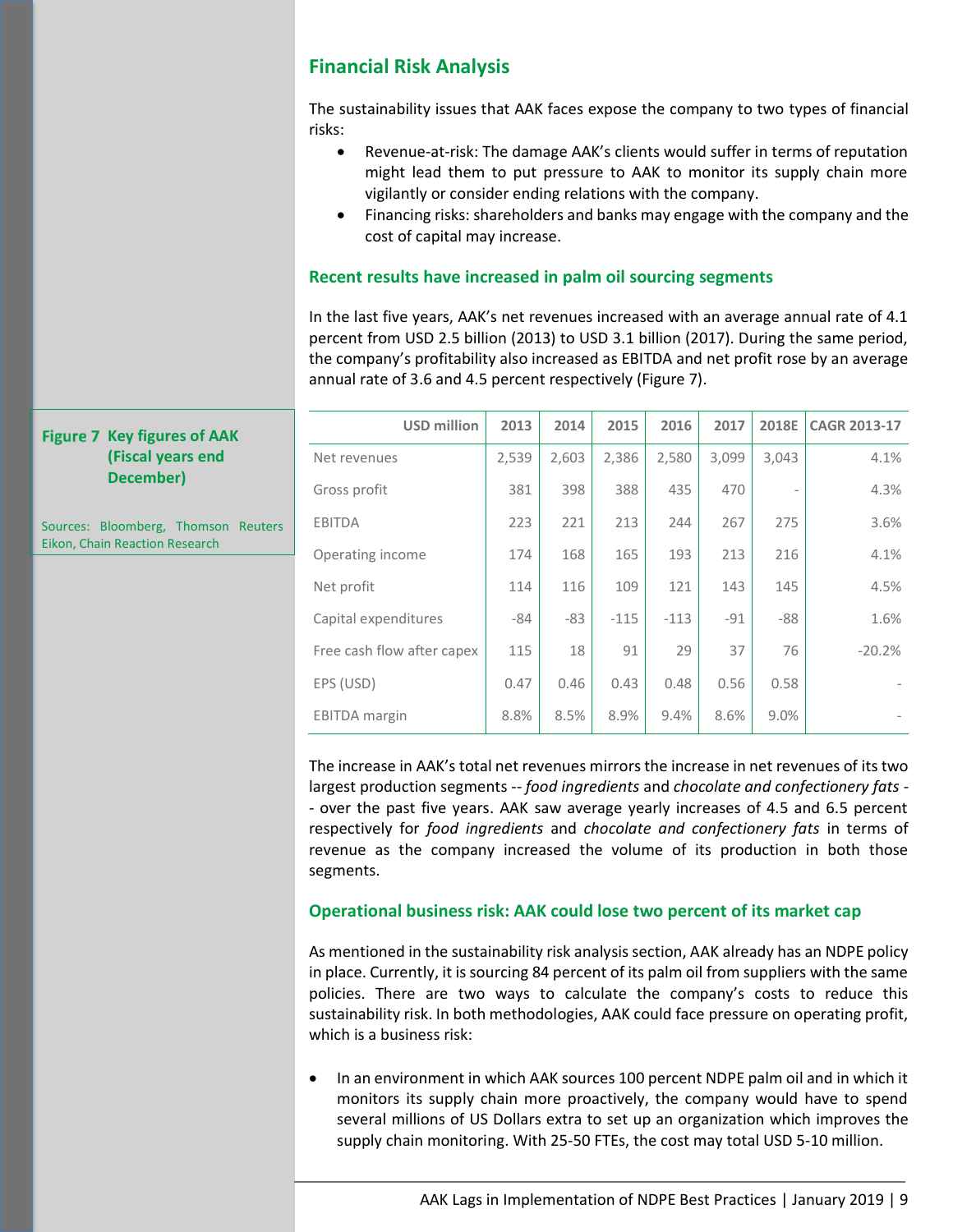• Another way to calculate these costs is to look at a scenario in which AAK buys the remaining 16 percent of its palm oil also from suppliers that have zerodeforestation policies. Taking as a proxy the [USD 35 price premium](https://news.mongabay.com/2017/02/will-there-really-be-enough-sustainable-palm-oil-for-the-whole-market/) for RSPOcertified palm oil over conventional palm, AAK would have to buy 16 percent of its palm oil with a five percent premium (palm oil price at the end of FY2017, [USD](https://www.indexmundi.com/commodities/?commodity=palm-oil&months=12)  [679\)](https://www.indexmundi.com/commodities/?commodity=palm-oil&months=12). The company is sourcing 1.29 million tonnes of palm oil. If the five percent price premium would be carried to 16 percent of them, AAK would have to spend USD 7 million more, leading to higher costs of sales and a lower gross profit (assuming AAK is not able to raise sales prices). Note that these costs are in the USD 5-10 million range mentioned in the first bullet.

Assuming that USD 7 million is a close estimate of the extra NDPE costs, AAK might lose USD 70 million in value in a discounted cash flow calculation. This estimate corresponds to two percent of the company's enterprise value and two percent of its market cap.

## **Market access risk: AAK could lose between 15 and 30 percent of its Market Cap**

As discussed above, AAK's customers are mainly consumer good companies. Among the company's customers are [Unilever,](https://www.unilever.com/Images/unilever-palm-oil-supplier-list_tcm244-515896_en.pdf) [Nestlé,](https://www.nestle.com/asset-library/documents/creating-shared-value/responsible-sourcing/tier1-po-suppliers-feb-2018.pdf) [PepsiCo,](https://www.pepsico.com/docs/album/a-z-topics-policies/pepsico-2018-direct-palm-oil-supplier-list_vf.pdf) [Mondelēz International](https://www.mondelezinternational.com/~/media/mondelezcorporate/uploads/downloads/supplier_list.pdf), Kraft [Heinz,](http://www.kraftheinzcompany.com/pdf/Kraft_Heinz_Sustainable_Palm_Policy.pdf) [General Mills,](https://www.generalmills.com/en/News/Issues/palm-oil-statement/current-direct-suppliers) [Mars,](https://www.mars.com/docs/default-source/Policies-and-Practices/marspalmupdate_march_2018.pdf?sfvrsn=4) [Danone](https://www.danone.com/content/dam/danone-corp/about-us-impact/policies-and-commitments/en/2018/2015_Palm_Oil_Policy_Updated2018.pdf) and the [Hershey Company.](https://www.thehersheycompany.com/en_us/shared-goodness/shared-business/palm-oil-facts.html) These companies often have commercial relations with AAK through tenders. With the ESG leaders increasing their NDPE requirements related to the sourcing of agricultural commodities, in the coming years AAK's customers may exclude companies that have controversial plantations or mills in their supply chain list. Two scenarios are analyzed in Figure 8. The methodology and assumptions are as follows:

- Between 40 to 80 percent of AAK's clients have a zero-deforestation policy.
- However, some of AAK's clients may choose to engage with AAK instead of opting for a different supplier. Therefore, the market loss could be lower at 20 to 40 percent.

Losing market share could result between USD 620 and 1,239 million in revenue-at-risk and between USD 97 and 195 million in gross profit-at-risk assuming gross margin stays at 15.7 percent, which is the average gross margin over the last five years. Assuming EBITDA margin stays at 8.8 percent (which is the average EBITDA margin over the last five years), EBITDA-at-risk would total between USD 55 and 110 million. In a discounted cash flow calculation, AAK may lose between USD 548 and 1,097 million. This amount corresponds to between 13.9 and 27.8 percent of the company's enterprise value and between 15.1 and 30.2 percent of its market cap.

| <b>Figure 8 Scenarios with market</b><br>loss assumptions             | <b>Market loss assumption</b>              | Scenario I<br>20% | <b>Scenario II</b><br>40% |
|-----------------------------------------------------------------------|--------------------------------------------|-------------------|---------------------------|
|                                                                       | Revenue at risk (USD mln)                  | 620               | 1,239                     |
| Sources: Bloomberg, Thomson Reuters<br>Eikon, Chain Reaction Research | Gross profit at risk (USD mln)             | 97                | 195                       |
|                                                                       | EBITDA at risk (USD mln)                   | 55                | 110                       |
|                                                                       | Discounted Cash Flow calculation (USD mln) | 548               | 1,097                     |
|                                                                       | $%$ EV                                     | 13.9%             | 27.8%                     |
|                                                                       | % Market Cap                               | 15.1%             | 30.2%                     |

#### AAK Lags in Implementation of NDPE Best Practices | January 2019 | 10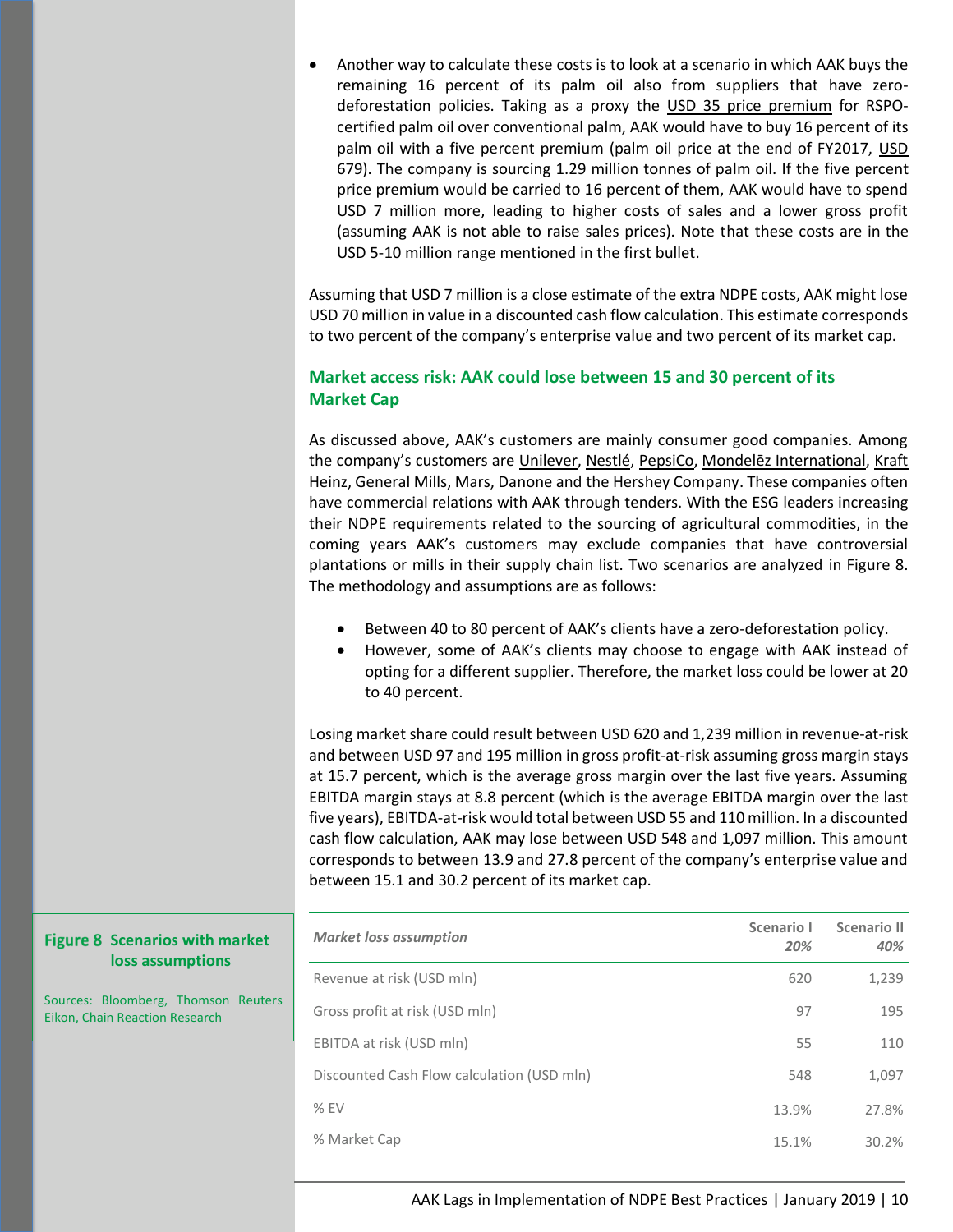When comparing the estimated financial impact due to a potential market loss and the estimated impact due to increased costs (operational business risk), it is more financially attractive for AAK to improve the monitoring of its supply chain and implement its already established NDPE policies.

#### **Financing of AAK: 1.1x net debt/EBITDA could rise to 1.9x**

Of AAK's enterprise value, 92 percent consists of the market capitalization of equity and 8 percent is net debt. The company has relatively low net debt and the net debt/EBITDA ratio was 1.1x for 2017 and stable the last three years (Figure 9). In the two scenarios discussed, AAK could lose between USD 55 to 110 million of its EBITDA due to market loss risks. The net debt/EBITDA ratio could then potentially rise to 1.9x.

A higher net debt/EBITDA ratio could result in higher interest costs and a higher weighted average cost of capital (WACC). An increase in the WACC may further depress the market capitalization of AAK. An increase in the WACC by 50 basis-points may reduce AAK's Enterprise Value based on a Discounted Cash Flow calculation by five to ten percent.

| <b>USD million</b>               | 2013  | 2014  | 2015  | 2016  | 2017  |
|----------------------------------|-------|-------|-------|-------|-------|
| Total assets                     | 1,563 | 1,604 | 1,643 | 1,891 | 2,065 |
| Equity (incl. minority interest) | 679   | 744   | 786   | 834   | 946   |
| Enterprise value                 | 2,974 | 2,542 | 3,376 | 3,070 | 3,946 |
| Market capitalization            | 2,637 | 2,233 | 3,138 | 2,790 | 3,632 |
| Gross debt                       | 368   | 337   | 286   | 338   | 365   |
| Net debt                         | 332   | 303   | 232   | 274   | 306   |
| Net debt/EBITDA                  | 1.5x  | 1.4x  | 1.1x  | 1.1x  | 1.1x  |

Gross debt amounted to USD 365 million at the end of 2017, consisting completely of bank loans. In June 2014, the company received a revolving credit facility of EUR 400 million (USD 545 million) that will mature in June 2019. The banks providing the loan are Danske Bank (Denmark), HSBC (United Kingdom), Nordea (Sweden) and Nykredit Association (Denmark), according to data from Thomson Reuters Eikon. Among the banks participating in the loan, HSBC has an NDPE [policy](https://www.hsbc.com/media/media-releases/2017/hsbc-statement-on-revised-agricultural-commodities-policy) in place while Danske Bank has a commitment in order to "prevent [deforestation and protect natural forests](https://danskebank.com/-/media/danske-bank-com/file-cloud/2017/5/danske-bank-position-statement-forestry.pdf)."

On December  $10^{th}$ , 2018, AAK issued a three-year senior unsecured bond for a total of SEK 1.1 billion (USD 121 million). The bondholders are not yet available at the time of writing this report. The underwriters of the bond are Svenska Handelsbanken (Sweden) and Nykredit Association (Denmark).

#### **Ownership of AAK: Swedish financial institutions and private investors dominate**

AAK is listed on the Stockholm Stock Exchange, and the Schörling family holds 32 percent of the shares. Swedish financial institutions follow, holding between 2 and 5 percent of AAK's shares. The US-based Vanguard, MassMutual Financial, JPMorgan Chase and BlackRock hold between 1 and 2 percent of the company's shares. (Figure 10). Although shareholders of AAK do not have zero-deforestation policies, some (Alecta, Skandinaviska Enskilda Banken, Vanguard, MassMutual Financial, JPMorgan

## **Figure 9 Financing of AAK (Fiscal years end December)**

Source: Bloomberg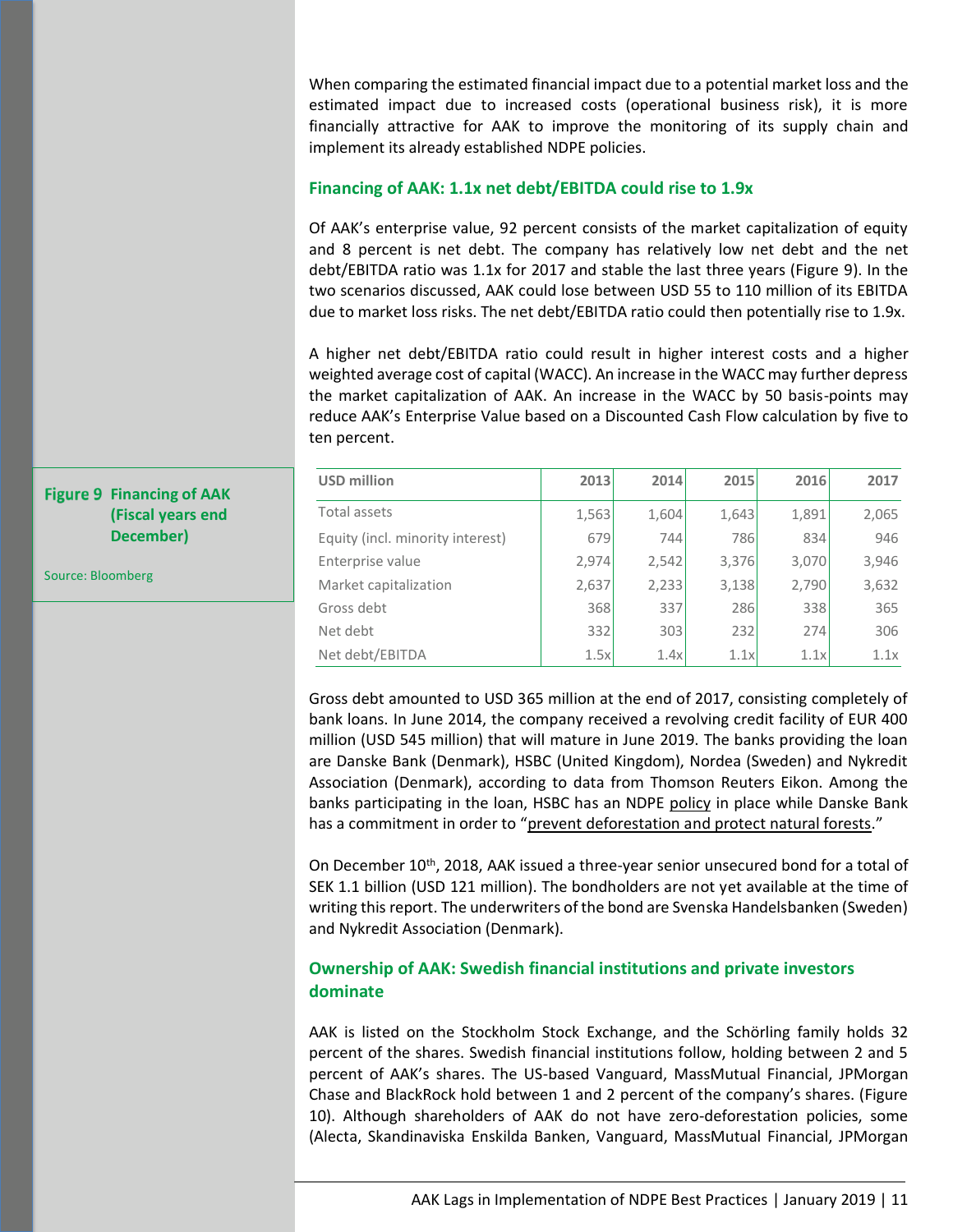Chase, Nordea, Norwegian Government Pension Fund and BlackRock) are signatories of the New York Declaration on Forests – which is committed to cutting forest loss in half by 2020 and ending it by 2030. The Norwegian Government Pension Fund has already [excluded](http://www.aidenvironment.org/publication/nordic-investments-in-banks-financing-indonesian-palm-oil/) 30 palm oil companies from its portfolio.

**%** 

#### **Figure 10 Top-10 shareholders of AAK, as of most recent filing dates**

Source: Thomson Reuters Eikon, Chain Reaction Research

| Investor                          | Country              | Value<br>(USD mln) | %<br>outstanding |
|-----------------------------------|----------------------|--------------------|------------------|
| Schörling Family                  | Sweden               | 1,307              | 32               |
| Alecta                            | Sweden               | 200                | 5                |
| Didner & Gerge Fonder             | Sweden               | 182                | $\overline{4}$   |
| AMF Pensionsförsäkring            | Sweden               | 172                | $\overline{4}$   |
| Svenska Handelsbanken             | Sweden               | 151                | 4                |
| Swedbank                          | Sweden               | 150                | $\overline{4}$   |
| Skandinaviska Enskilda Banken     | Sweden               | 94                 | $\overline{2}$   |
| Kirk Kristiansen family           | Denmark              | 72                 | $\overline{2}$   |
| Skandia                           | Sweden               | 70                 | $\overline{2}$   |
| Vanguard                          | <b>United States</b> | 67                 | $\overline{2}$   |
| <b>MassMutual Financial</b>       | <b>United States</b> | 51                 | $\mathbf{1}$     |
| JPMorgan Chase                    | <b>United States</b> | 50                 | $\mathbf{1}$     |
| Nordea                            | Sweden               | 44                 | $\mathbf{1}$     |
| Norwegian Government Pension Fund | Norway               | 44                 | $\mathbf{1}$     |
| <b>BlackRock</b>                  | <b>United States</b> | 32                 | $\mathbf 1$      |

#### **AAK is valued below the peer group, but NDPE issues could worsen this**

AAK's P/E ratio for 2019 is estimated at 22.6x, while its EV/EBITDA ratio at 12.8x. When compared to its peers, AAK's P/E and EV/EBITDA estimated ratios for 2019 are relatively low, at 15 and 27 percent below the average respectively (Figure 11).

As analyzed in the market risk scenarios (see Figure 9), with an estimated EBITDA loss between USD 55 and 110 million, the impact on EV/EBITDA ratio would be such that AAK would meet the peer group average. Scenario I would lead to a multiple EV/EBITDA ratio of 15.7x, while scenario II to 20.3x for 2019.